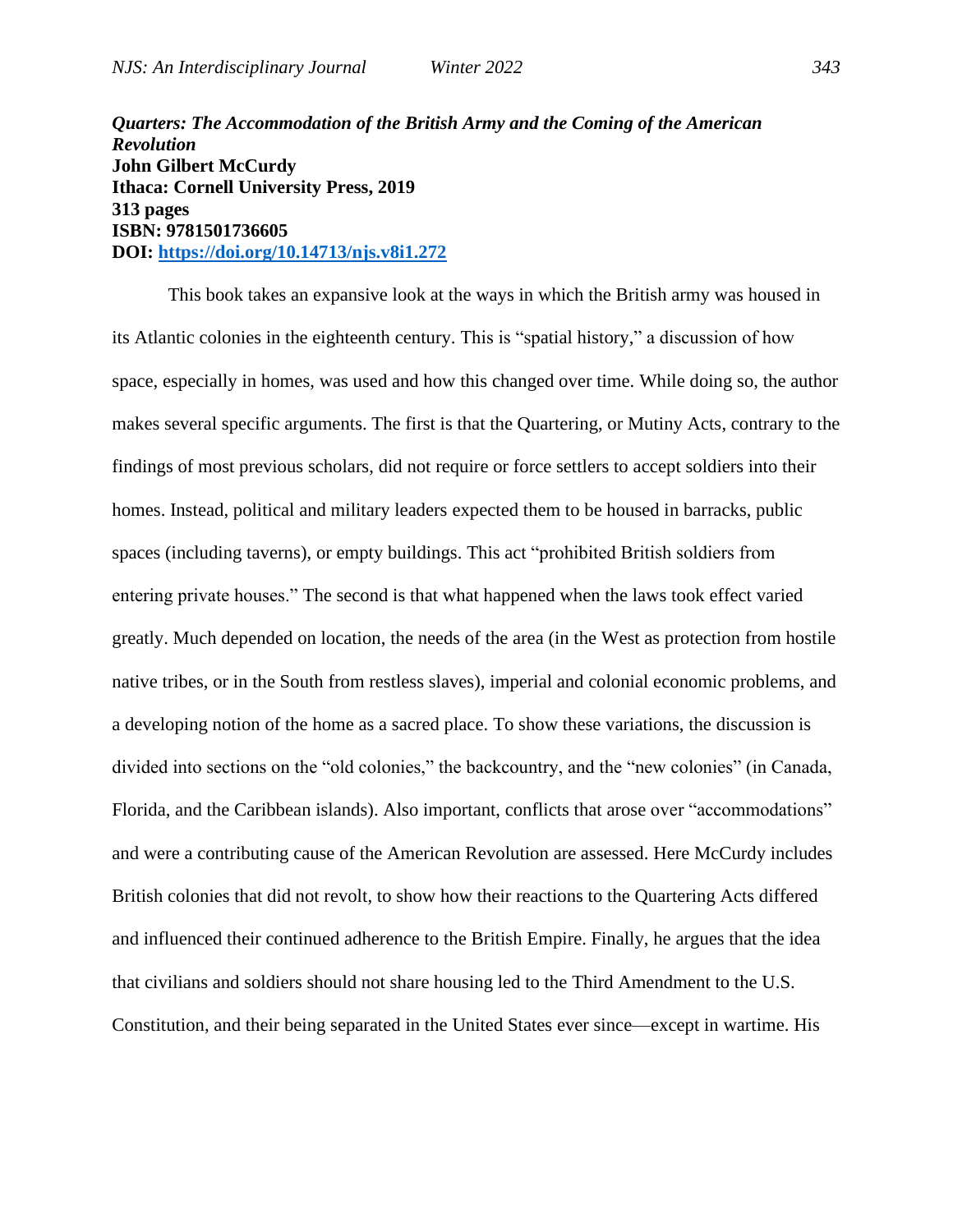conclusion is that "Not only did quartering lead to independence; it definitely answered the question of where soldiers belonged" (240).

Several recent books look at issues relating to British troops in the North American colonies. These include Serena Zabin's *The Boston Massacre: A Family History* (2020), which discusses marriages between soldiers and local women and the impact that developing hostility had on them. Donald F. Johnson, *Occupied America: British Military Rule and the Experience of the Revolution* (2017), examines the administration of occupied major cities, including the housing of troops during the Revolutionary War; and Aaron Sullivan, *The Disaffected: Britain's Occupation of Philadelphia During the American Revolution* (2019), portrays that city while it was occupied between 1777 and 1778. There are others as well, and the list is growing. This book differs in its scope both in terms of time and place, as well as in its focus on quartering, and as such, it makes a contribution to what we know about the American Revolution.

The breadth of the geographic area covered enables McCurdy to show how complicated finding housing for soldiers became while also adhering to the British law, and why a policy designed in England to protect both soldiers and civilians failed in the period leading up to the revolution. In sparsely settled rural areas, housing options were limited or nonexistent. In densely settled urban areas, homes were often small and crowded and rooms served multiple purposes, so adding more occupants raised issues of privacy and expense. The British government found billeting costly and providing supplies difficult. Colonists, expected to provide some food, firewood, alcohol, and bedding also found this expensive. Besides expenses, accommodating troops once the French and Indian War ended became a major issue, because British troops were relocated from the backcountry and border regions to coastal cities. This left settlers in the backcountry to provide for their own defense, a process that left them feeling abandoned and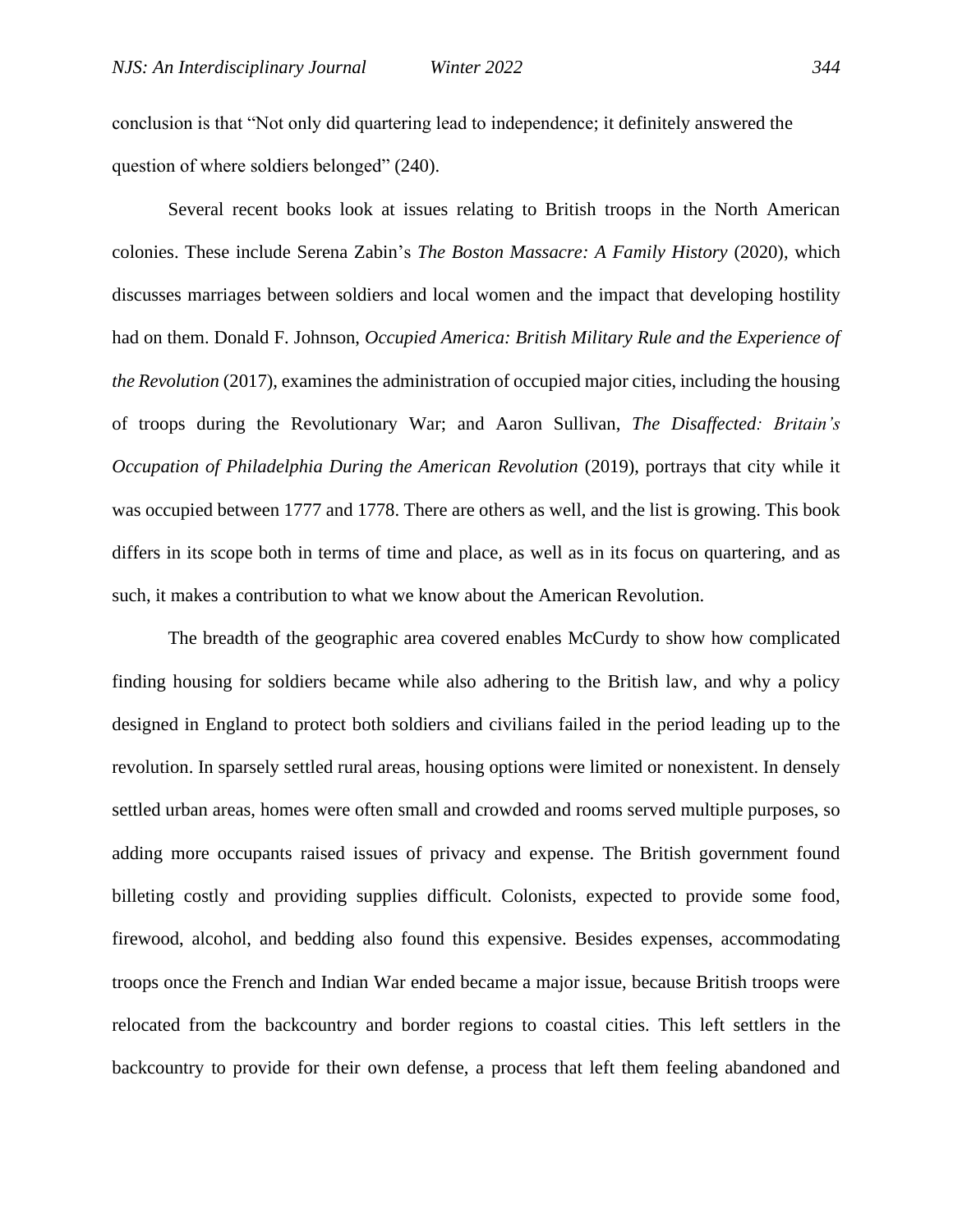alienated. While in the East, British troops were now viewed as an unconstitutional standing army during peacetime, meant to impose British laws on the local populations. In addition, making the colonists pay such expenses came to be seen as another form of "taxation without representation."

The author's research is wide-ranging and includes New Jersey. Information about the state is scattered throughout the book, helping to provide a larger perspective. In the eighteenth century, New Jersey was overwhelmingly rural, its towns small, with no equivalent to Boston, Philadelphia, or New York. The colony's response to the need to house soldiers during the French and Indian War (1754–1763) led the legislature to approve the construction of barracks in five towns (Burlington, Elizabethtown, New Brunswick, Perth Amboy, and Trenton), none of them very large. As in other towns that built barracks, this was done to keep soldiers out of private homes where, out of necessity, they had previously been housed. McCurdy provides a vivid description of troops quartered in Trenton in 1756, and from 1757 to 1758, before barracks were built. The town had 100 to 130 buildings as 450 soldiers came and went. Homeowners provided "beds and blankets." Soldiers ate with families. "Men crowded into nearly every house, so that 121 of the town's families hosted at least one soldier at some point." As the average household held six persons, adding "two to four soldiers" was a substantial imposition. Barracks kept soldiers and civilians separate, while helping the local economy. As disagreements with Britain heated up, and soldiers clashed with locals (as happened most drastically in Boston but also at one point in Elizabethtown), this increasingly became an issue throughout the 13 North American colonies that had declared independence. New Jersey's legislature did in time object to providing supplies because of "poverty," while really opposed on the grounds that this was an unauthorized tax imposed by Parliament. As such, it was no different from the Stamp Act, Townshend Acts, and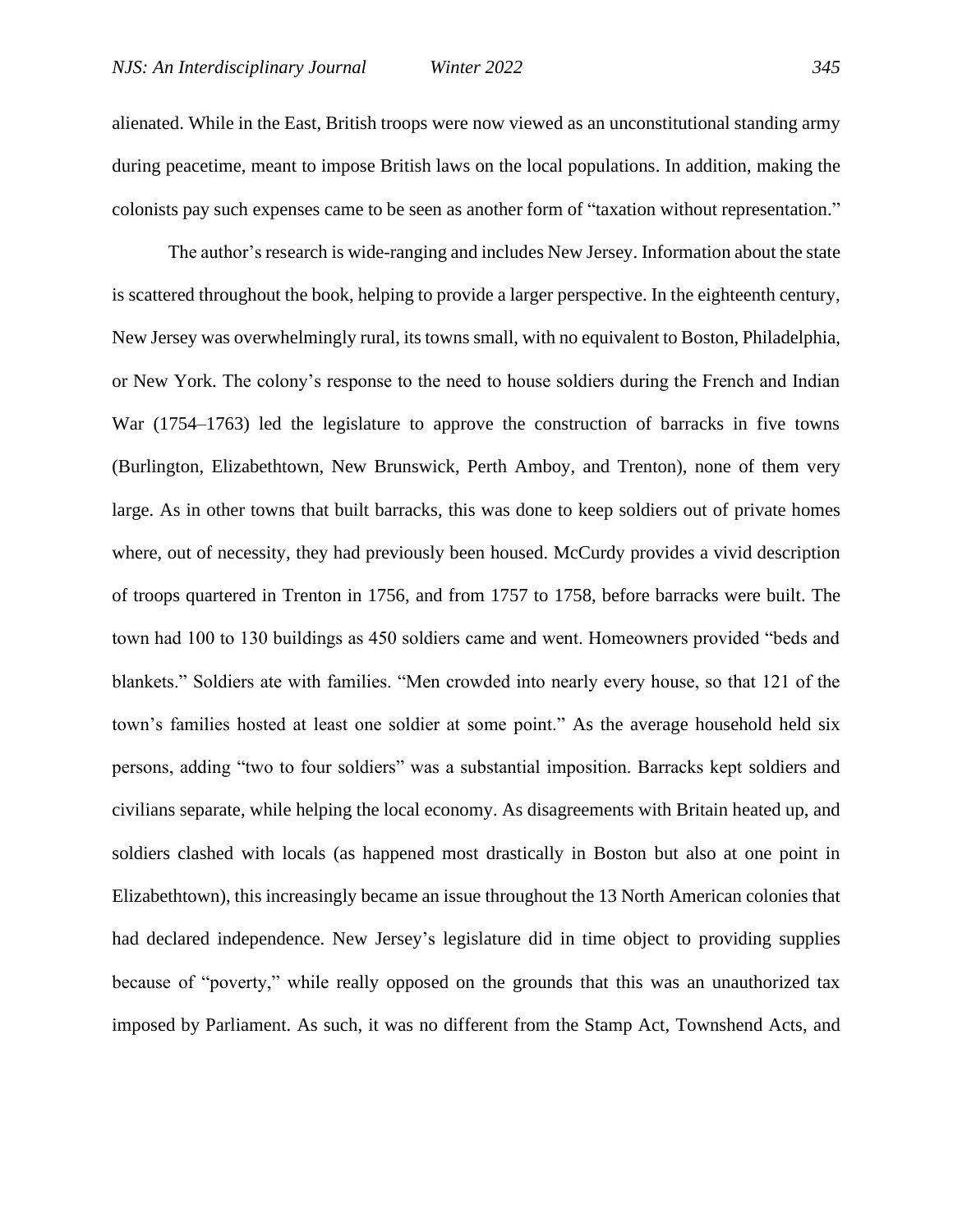other laws. The legislature's refusals were not appreciated by British authorities, who vetoed several New Jersey laws that they considered insufficient, including those that provided for troops.

The author also provides details on how much the barracks cost, what materials were used to construct them, and where they were placed. In New Jersey, the building material was fieldstone. Each building was limited to a plot of one acre and designed to hold 300 soldiers. McCurdy includes a map that details all five barracks built in the colony, but he discusses only three: New Brunswick, Perth Amboy, and Elizabethtown (noting that the British destroyed its barracks during the revolution). Trenton is mentioned briefly as the only place that barracks have survived into the present. McCurdy does not note that troops involved in the Boston Massacre were transferred to New Jersey with little initial opposition. Nor that during the war, the Trenton barracks were used to house soldiers by the British, Hessians, and Patriots, and also served as a hospital. His main interest is the period leading up to independence, and not what followed.

Again this is a "spatial" history, a social history of how space was used in homes and in areas housing troops; it is also about newly developing concepts of privacy. The author is less interested in ideology and politics and consequentially misses the importance of political divisions in New Jersey, and the significance of its large Quaker population. Part of the opposition to providing money for the military, including housing soldiers, especially during peacetime, came from west and south Jersey, areas with significant Quaker populations.

McCurdy emphasizes the issue of quartering for the coming of the revolution and does include information about New Jersey, while also providing a wider picture of where and what this involved. Larry R. Gerlach noted how important the quartering of troops was for New Jersey nearly 50 years ago, when he wrote: "The British soldier was a tangible reality to Jerseymen,